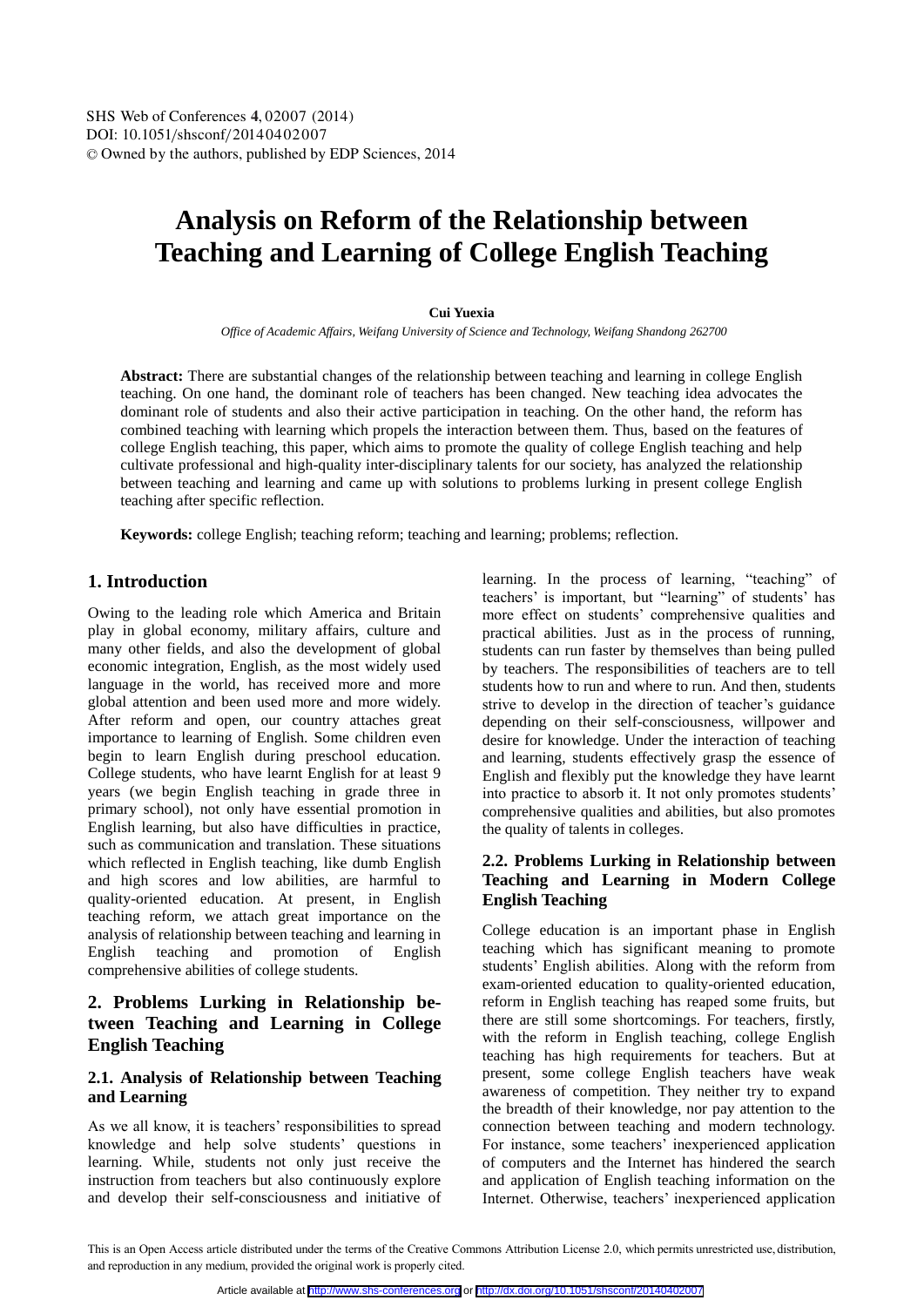#### SHS Web of Conferences

of computers and the Internet also hinders the effect of communication platform between students and teachers which is built on the Internet. What's more, teachers' teaching ideas cannot keep up with the trend of the times which may lead to generation gap between teachers and students will have an influence on teaching quality. Secondly, some teachers hold the view that teaching is students' obedience and reception to teachers' instruction. The slow updating of teachers' teaching ideas will block students' dominant roles in the process of teaching. And it's hard to arouse students' initiative and enthusiasm for English learning, this situation leads to the low learning efficiency of students. In addition, under the influence of these teaching ideas, teachers are tired of teaching and students cannot learn profoundly and clearly, this situation really has a bad influence on reform in English teaching. Thirdly, teachers are deficient in innovation in English teaching. On one hand, some teachers biased think that traditional teaching methods are recognized and proved right by practice. Thus, they stick to original teaching methods and neglect the change and development of the era. This biased thought leads to teachers' narrow scope of knowledge. On the other hand, some teachers lack initiative for teaching and treat teaching as finishing tasks. Their inadequate preparation before classes has a bad influence on the spread of knowledge on classes. Some of them just repeat the contents in books and don't matter students' feelings. When the bell rings, they perform just like having finishing tasks and then wait for another class. They teach in the same method and language, and also ask same questions. These situations do have an effect on teaching quality.

For students, firstly, students learn passively. For instance, teachers need to call the roll to make sure that some of students will attend the class (they are afraid of failing the English exam for absence). Although they attend the class, they don't pay attention to what teachers say. Their absence of mind directly leads to low efficiency of learning. For another example, students don't actively involve in learning and memorizing what teachers have taught. They just recite knowledge which is related to exams. Thus, they learn nothing after they finish exams. The English knowledge which they have learnt is limited and they also cannot apply it into practice. This situation makes students win high scores in exams but have low abilities. Secondly, some students have biased ideas on English teaching. They think that effect of learning mostly depend on teachers' teaching and has nothing to do with themselves. They are particular with teachers but seldom consider that their enthusiasm for knowledge has great effect on the effect of learning. They are too dependent on teachers when they study and solve problems they are confronted to solve problems and study independently. Their weakness in practice does have an effect on promotion of students' English comprehensive qualities. Thirdly, students seldom communicate with teachers. Some students are too afraid of teachers to question teachers when they feel confused. They are weak in learning independently and lack creativity in English learning. Some students care less about teachers' guidance; they pay more attention to their own feelings. When teachers impart

knowledge, they sleep in classes, listen to music, play games or chat on the Internet. In a word, they neither listen to teachers nor learn by themselves. Fourthly, students don't have a correct master of teaching methods in English learning. They think that learning English is a process of memorizing mechanically. They pay too much attention on the memory of words and the recitation of sentences, but neglect the creative application of English. This situation leads to the low efficiency of students' English learning.

## **3. Analysis on Problems Lurking in Relationship between Teaching and Learning in College English Teaching**

In a word, problems lurking in relationship between teaching and learning are majorly from two aspects—from teachers and from students. According to different subject, reasons which contribute to obstacle to English teaching are various.

## **3.1. Analysis on Problems in Teachers' Teaching**

It is obvious that teachers play a role of teaching in teaching activities. There are four factors contributing to problems in teaching. Firstly, teachers don't have strong sense of responsibility for teaching. They don't pay much attention to promote themselves or enlarge their scope of knowledge. Teachers also excessively value their dominant role in teaching activities, blindly ask students to obey their guidance and neglect students' participation in teaching activities. Secondly, teachers' teaching ideas cannot keep up with the trend of the times. They cannot properly know their weakness in teaching and resist innovations in English teaching. They hold the view that they have taught for so many years, thus they definitely know how to teach. Their confidence in their teaching methods hinders the spread and practice of innovation ideas in English teaching reform. Thirdly, at present, teaching assessment mode in colleges is in a process of continuous developing and perfecting. Teaching evaluation mechanism which focuses on scores of exams has an effect on the innovation in English teaching reform. Teachers pay too much attention on scores of CET-4, CET-6 and many other English exams, but neglect the development of students' potential learning abilities and cultivation of students' abilities to put what they have learnt into practice. These situations lead to the shortage of English talents in colleges. What's more, teachers don't have a good understanding of English teaching reform and also excessively centralize their roles in teaching activities. For instance, sometimes, they neglect problems which are questioned by students and don't actively help them solve those problems. Or, they pay little attention to communication with students which may trigger gaps between students and themselves and have great effect on close corporation between students and teachers in teaching activities.

## **3.2. Analysis on Problems in Students' Learning**

As we all know, students play a role of learning in teaching activities. There are four factors contributing to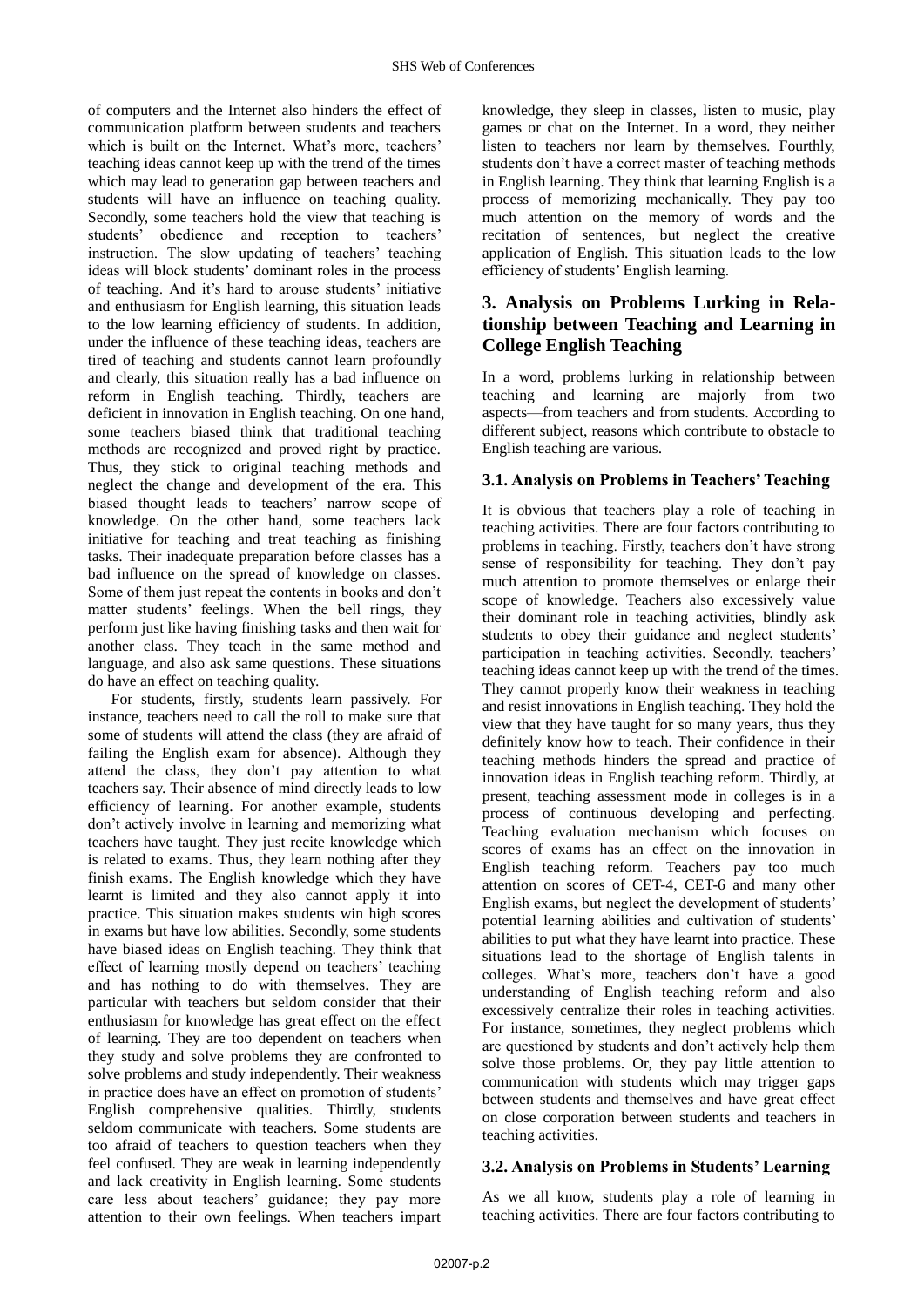problems in learning. Firstly, students are too relaxed after they pass the college entrance examination. They pursuit a life state of freedom and relaxation and abandon their study. Some students are too satisfied with their scores in college entrance examination which have an effect on their study leads to their poor English grades in colleges. Some students are too pessimistic about their future after graduation. They think that there are too many college graduates and it's hard for them to find good jobs. This mental state has great influence on students' enthusiasm for English learning and students sometimes learn passively. Students learn passively and excessively depend on teachers' education and supervision which leads to their low efficiency and low ability in English learning severely effect promotion of students' comprehensive quality. Secondly, students don't have a good understanding of English teaching. On one hand, students have no interest in English and attribute their unsatisfactory performance in English classes to teachers. On the other hand, because of some teachers' teaching methods are boring and lack creativity, students have no enthusiasm for English classes. They may feel sleepy when they have English classes and lack self-consciousness in English learning. This situation which attaches students with great pressure contributes to the fact that students cannot make an improvement by working hard. Thirdly, students do not have enough communication with teachers. Affecting by traditional education ideas, students have a feeling of reverence and distance towards teachers. This attitude contributes to the lack of communication between teachers and students. Moreover, students' psychological factors, such as having no interested in study and being indifferent to teachers' attention, also contribute to the lack of communication between teachers and students. Fourthly, students do not have a good and full understanding of teachers' inspiration and guidance and they also pay little attention to explore and research on English. The lack of exploration spirit in English study and the rigid methods of English learning which mostly depend on reciting and dictating make students feel boring about English learning. These factors all have an influence on students' enthusiasm for English learning and contribute to obstacles for students to promote their English.

# **4. Reflections on Relationship between Teaching and Learning in College English Teaching**

Teaching and learning have close connection with each other in college English teaching. In college English reform, firstly, we should well spread these innovation ideas to make sure that all the teachers and students have a good understanding of these ideas which may have a positive influence on English teaching reform. These ideas can also help properly build teachers and students' status in teaching activities. Secondly, innovation teaching ideas pay much attention to students' dominant role in teaching activities. On one hand, we should gradually cultivate students' enthusiasm and selfconsciousness for English learning and teachers pay more attention to guide and inspire students in teaching activities which can help students find proper learning methods through exploring and surveying by themselves. On the other hand, we should try to promote students' status and strengthen students' participation in teaching activities which can perfectly combine teaching with learning. Teachers and students reaching an agreement on English teaching not only make both sides work independently but also can help them achieve teaching goals by communication between both sides. What's more, attaching great importance on communication between teachers and students gives teaching and learning enough chance to work together and play greater role. On one side, teachers should try to make friends with students and spread knowledge in an amiable manner. At the same time, teachers should pay more attention to cultivating students' self-study ability and exploring students' potential to learn. Teachers active providing students with opportunities to perform in English classes can help students build enough confidence and sense of achievement which can help them take advantage of their ability of English learning and active participate in teachers' teaching activities. On the other side, students should abandon their biased ideas towards English learning and have a proper attitude towards scores and study in colleges. Students active participating in English teaching and communicating with teachers can help build a harmonious atmosphere for study. Teachers' correct guidance and caring are also important. What's more, teachers should actively promote teaching of freedom and democracy which can help develop students' individualities. Based on characteristics of college English teaching, we should treat students' self-development as premise. Communication between students and teachers can promote both the effect of English learning and English teaching. In a word, in a democratic and harmonious teaching atmosphere, we should pay the same attention to English teaching and learning and achieve success in English teaching reform to cultivate professional and skilled talents.

## **5. Conclusion**

Even though English learning is an accumulation process, teaching methods have great influence on students' learning effect in the process of teaching. If teachers can grasp good teaching methods, college students can make a huge improvement in English learning. Teaching is important, but we cannot realize integral improvement of English teaching only through teachers' guidance. But without teachers' guidance, students can only learn aimless and can make no improvement in learning efficiency. Thus, we should pay attention to the combination of teaching and learning in college English teaching. We should have a proper understanding of the definition of teaching and learning and improve the effect of English teaching reform stably and continuously.

## **References**

[1] Xing Lina, Liu Xiaoling, Zhao Haijun. Research on Cultivation of Teaching Staff in Colleges Based on College English Reform [J]. Journal of Hubei University of Economics (Column of Humanities and Social Sciences). 2011, 08(1): 202-203.